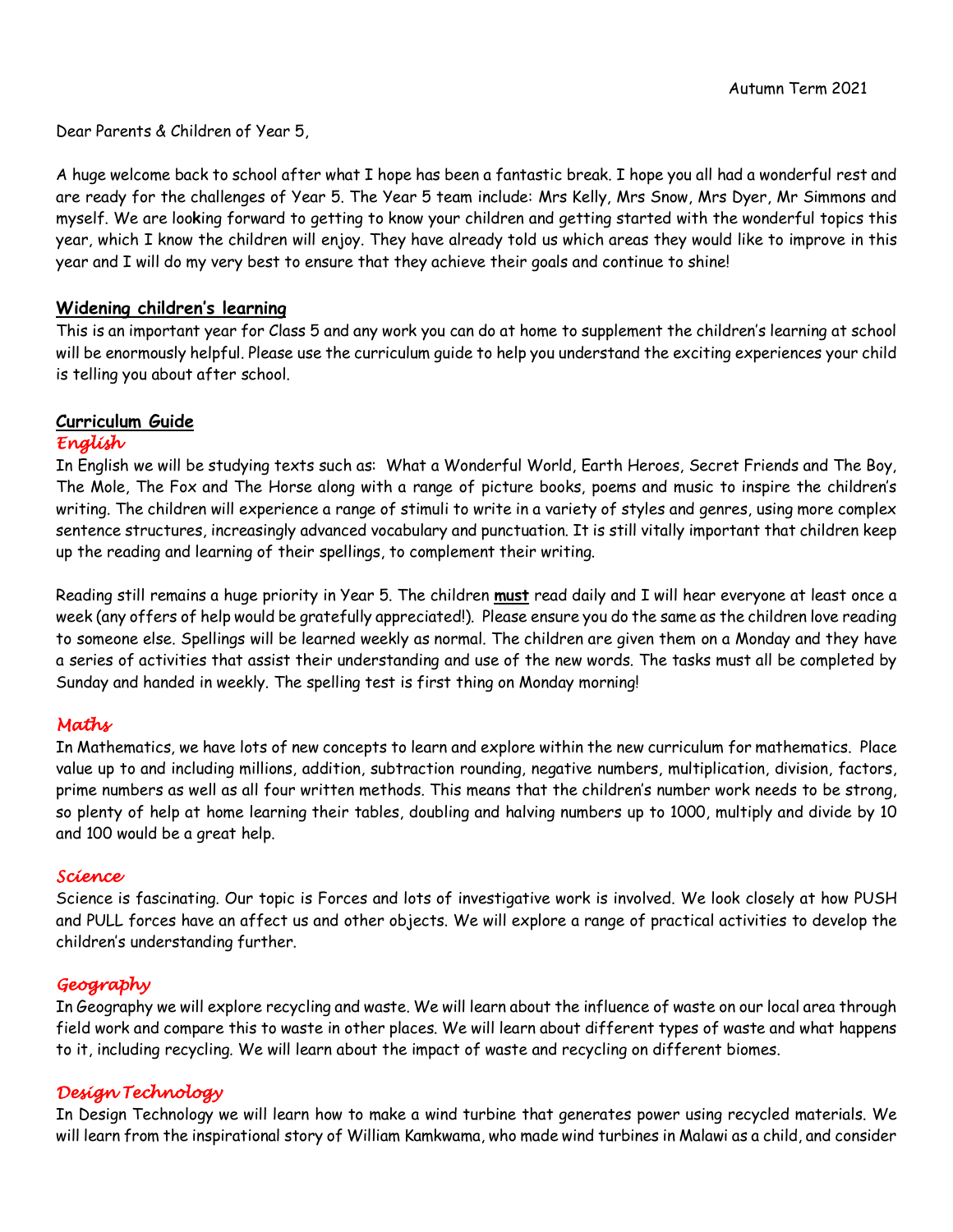the importance of sustainable design. We will learn how to evaluate materials, develop a prototype and evaluate our products.

# *Religious Education (RE)*

In RE, we will be having lots of discussions and debates to consider different points of views for religion. This is a really interesting unit which the children will love.

# *French*

In French we will carry on with our fun, interactive Tout le Monde programme!

# *Computing*

Computing (previously ICT) will be looking how to use digital cameras to create the perfect shot and then editing the photos on the computer.

# *Physical Education (PE)*

PE on Thursdays and Fridays will be Outdoor PE, so please ensure the children have appropriate clothing for the sessions as we will be going outside come rain or shine. During the sessions, the children will be experiencing the expert teaching from our Sports Coaches this year on a range of different skills. In Term 1, children in Year 5 will also go swimming. They should bring a swimming costume, goggles, towel and swimming hat.

# *PSHE/SMSC*

PSHE and SMSC will be looking at our achievements and expectations for the future, honesty, self-belief, getting along and being a good citizen.

### **Spelling Contract Details**

As mentioned above, children are given their Spelling Contract with their spellings on a Monday. They have a series of tasks to support the learning of their spellings and are required to be completed before a Monday morning. These activities help and support the children's learning of spellings and therefore **must** be completed. The children are given from 8:45am until 9:05am to complete these activities within class; however, if they are not completed within class, they do need to be completed at home. A copy of their spelling contract is in their spelling book.

#### **Homework Details**

Each week, the children will be given a piece of homework on a Tuesday morning and they will have one whole week to complete the homework tasks. The homework timetable clearly outlines the homework for Year 5 and the children have a copy in their homework books. The Tuesday homework will alternate between English/Cross Curricular and Maths to consolidate, deepen and extend their learning or revise previously learned topics.

The children are expected to ensure 100% effort, focus and dedication to their homework for every single piece. The children know that as long as they tackle the homework with 100% effort and 'have a go' then I am happy with their achievements. Repeatedly not completing homework or forgetting to hand it in will result in detention at lunchtimes where it will be completed. Conversely children will be rewarded for their efforts with house points and prizes! Please, also as part of their learning in organisation and self- reliance, encourage the children to inform me of problems with homework and I will happily spend time with them again.

# **Rewards**

Good work and behaviour will result in house points, star of the week, top boy and girl, class golden time, table points and weekly certificates in Achievers' assembly. I believe in having a positive approach with the children and will praise them regularly and wherever I can.